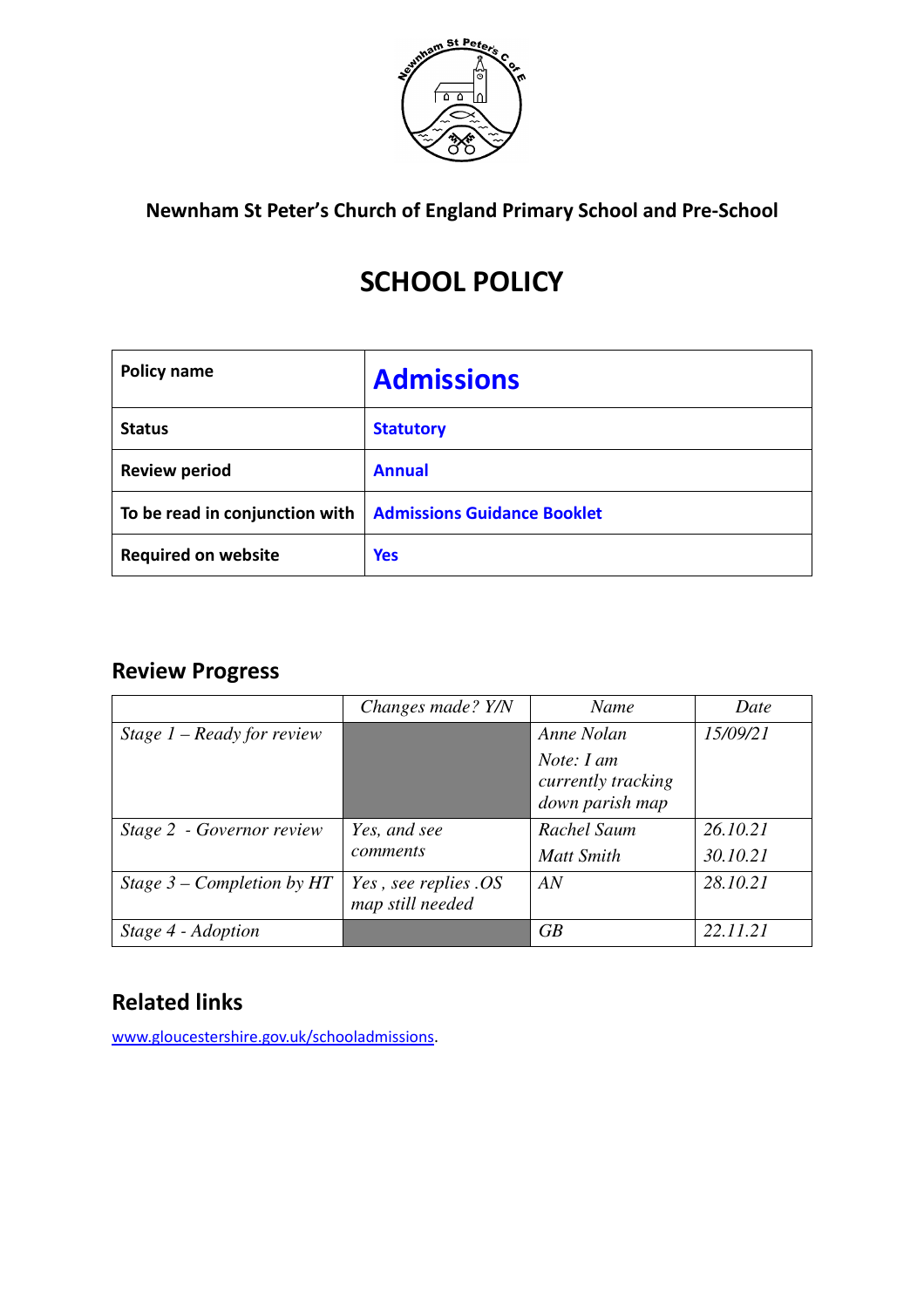# **1.0 Introduction**

- 1.1 Newnham St Peter's is a Church of England School and continues to maintain close links with the local parish church of St Peter. The Governing Board is responsible for the admissions to this Church of England Aided School and has agreed with the Local Education Authority that the indicated admission number for the reception year is **20**.
- 1.2 This policy should be read in conjunction with the Admissions Guidance Booklet which is available online at www.gloucestershire.gov.uk/schooladmissions. If you have not received a letter about your child starting school by the end of October 2020, you should contact the Admission and Transfer Team, Shire Hall, Gloucester, GL1 2TP.

# **2.0 Admission of Summer Born Children for Reception Entry for Newnham St Peter's Primary School**

 The Governing Body of Newnham St Peter's Primary School acknowledges the updated advice from the Department of Education that parents/carers of "summer born" children (born between 1 April and 31 August) may request to start the Reception Class of a school a whole academic year later. The Governing Body will make a decision on behalf of Newnham St Peter's Primary School. We follow the Local Authority process which states that parents can only apply for a Reception place at a school once and must apply for a place during the standard application process timeline for their chronological year group, stating their reasons for requesting deferred entry to the following year. The Governing Body will decide whether the deferred entry can be approved for the school.

# **3.0 Normal Admission Round**

- 3.1 The term 'normal admissions round' refers to all applications for admission to the main year of entry of the school i.e. Reception for Infant and Primary Schools. Applications made during the normal admissions round will be made in advance of the academic year in which the child is due to start at the new school. Children are entitled to a full-time place, however they may attend part-time until later in the school year, but not beyond the point at which they reach compulsory school age.
- 3.2 Where applications for admission exceed the number of places available, the following
- 3.3 In offering places to parents wishing to send their children to the school, we operate upon the following criteria:

criteria will be applied, in the order set out below, to decide which children to admit.

- 3.3.1 A *'*looked after child' *(1)* or a child who was previously looked after but immediately after being looked after became subject to an adoption child *(2)* arrangements order *(3)* or special guardianship order *(4).*
	- *(1) A 'looked after child' is a child who is (a) in the care of a local authority, or (b) being provided with accommodation by a local authority in the exercise of their social services functions (see the definition in Section 22(1) of the Children Act 1989) at the time of making an application to a school. In Gloucestershire, such children are referred to as 'Children in Care'.* 
		- *(2) This includes children who were adopted under the Adoption Act 1976 (see section 12 adoption orders) and children who were adopted under the Adoption and Children's Act 2002 (see section 46 adoption orders).*
		- *(3) Under the provisions of s.14 of the Children and Families Act 2014, which amend section 8 of the Children Act 1989, residence orders have now been replaced by child arrangements orders.*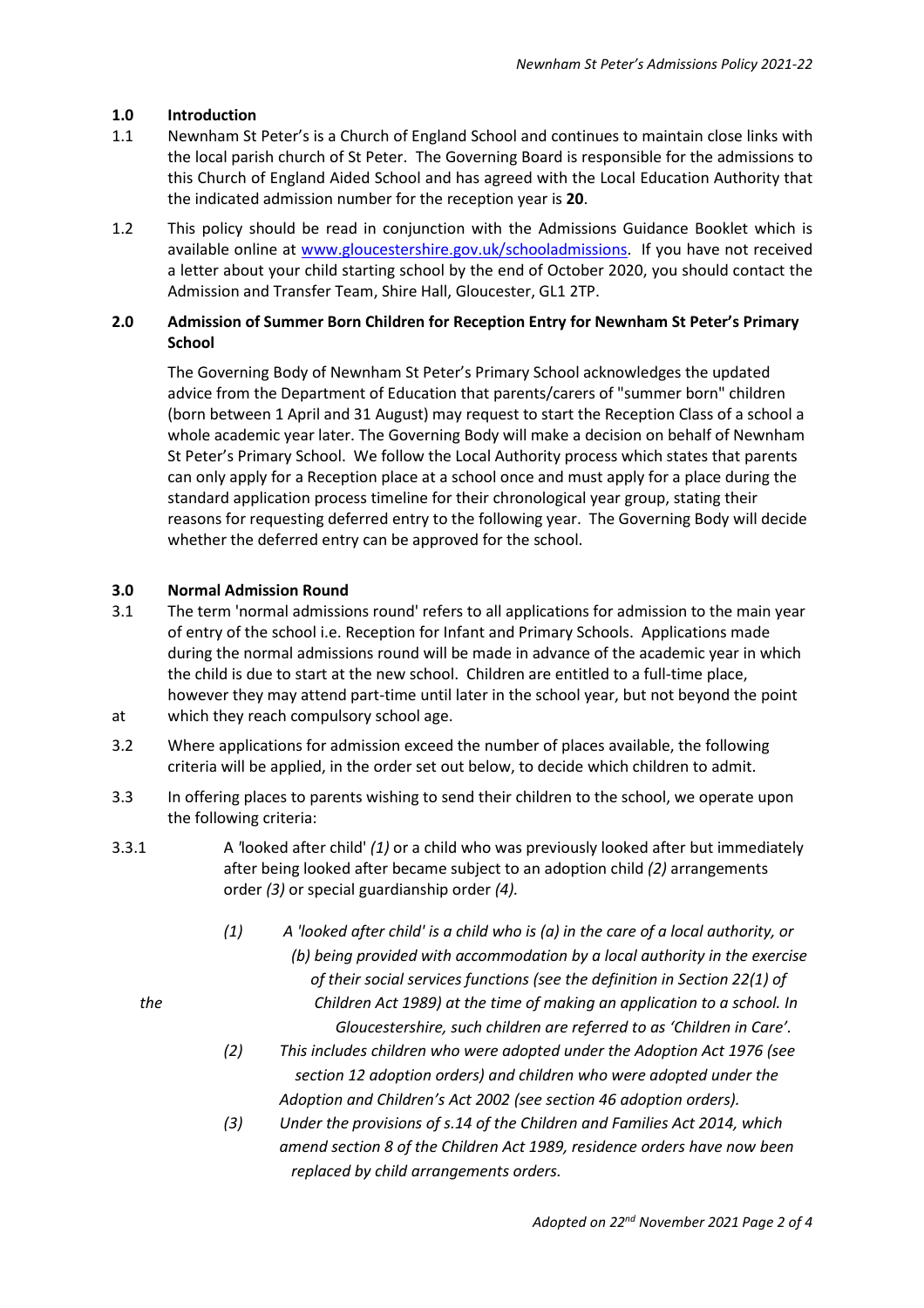- *(4) See Section 14A of the Children Act 1989 which defines a 'special guardianship order' as an order appointing one or more individuals to be a child's special guardian (or special guardians).*
- 3.3.2 Children who live within the Benefice of St Peter Newnham with St. Andrew's Awre and All Saints' Blakeney who already have a brother or sister attending Newnham St Peter's at the time of the admission of the younger child.

# *Sibling Definition*

 *The admission criteria for Community and Voluntary Controlled Schools offer a higher priority for children with siblings who will be attending the school (including Sixth Form where available) when the applicant child is admitted. For this purpose, sibling refers to brother or sister, half brother or sister, adopted brother or sister,* 

 *step-brother or sister, or the child of the parent/carer's partner as well as children who are brought together as a family by a same sex civil partnership. In every case, the child must be living in the same family unit at the same address, at the* 

*time of application.*

- 3.3.3 Children for whom only one particular school is appropriate due to an exceptional medical condition. Applications under this criterion will only be considered if they are supported by a written statement from the child's doctor. This must
- demonstrate that there is a very specific connection between the medical need and the facilities or resources of this school.
- 3.3.4 Children living within the Benefice of Newnham St. Peter's with St. Andrew's Awre and All Saints' Blakeney and who worship at St Peter's or St Andrew's or All Saints'.
- 3.3.5 Children who live within the Benefice of Newnham St. Peter's, with St. Andrew's Awre and All Saint's Blakeney as defined in the map in appendix 1.

See also:

# http://awre-parish-council.org.uk/

#### https://newnhamonsevern.co.uk/parish-council/

#### http://www.blakeneyparishcouncil.org.uk/

3.3.6 Children with the strongest geographical claim, measured in a straight line from the Ordnance Survey address point of the child's home address (including flats) to the Ordnance Survey point of the school, using the Local Authority's computerised measuring system, with those living closer to the school receiving the higher priority.

#### **4.0 Tie Break Leading to Oversubscription**

- 4.1 Where any particular category at points 3.3.1-3.3.4 is oversubscribed, criterion 3.3.6 (strongest geographical claim based on straight line distance) will be used to determine which child will be offered a place.
- 4.2 In the event of a tie between two or more children when applying criterion 6 (strongest geographical claim based on straight line distance) where there are not enough places available to offer all children a place at the school, a process of random allocation will be followed by the Governing Body. This process will be witnessed by an independent person.